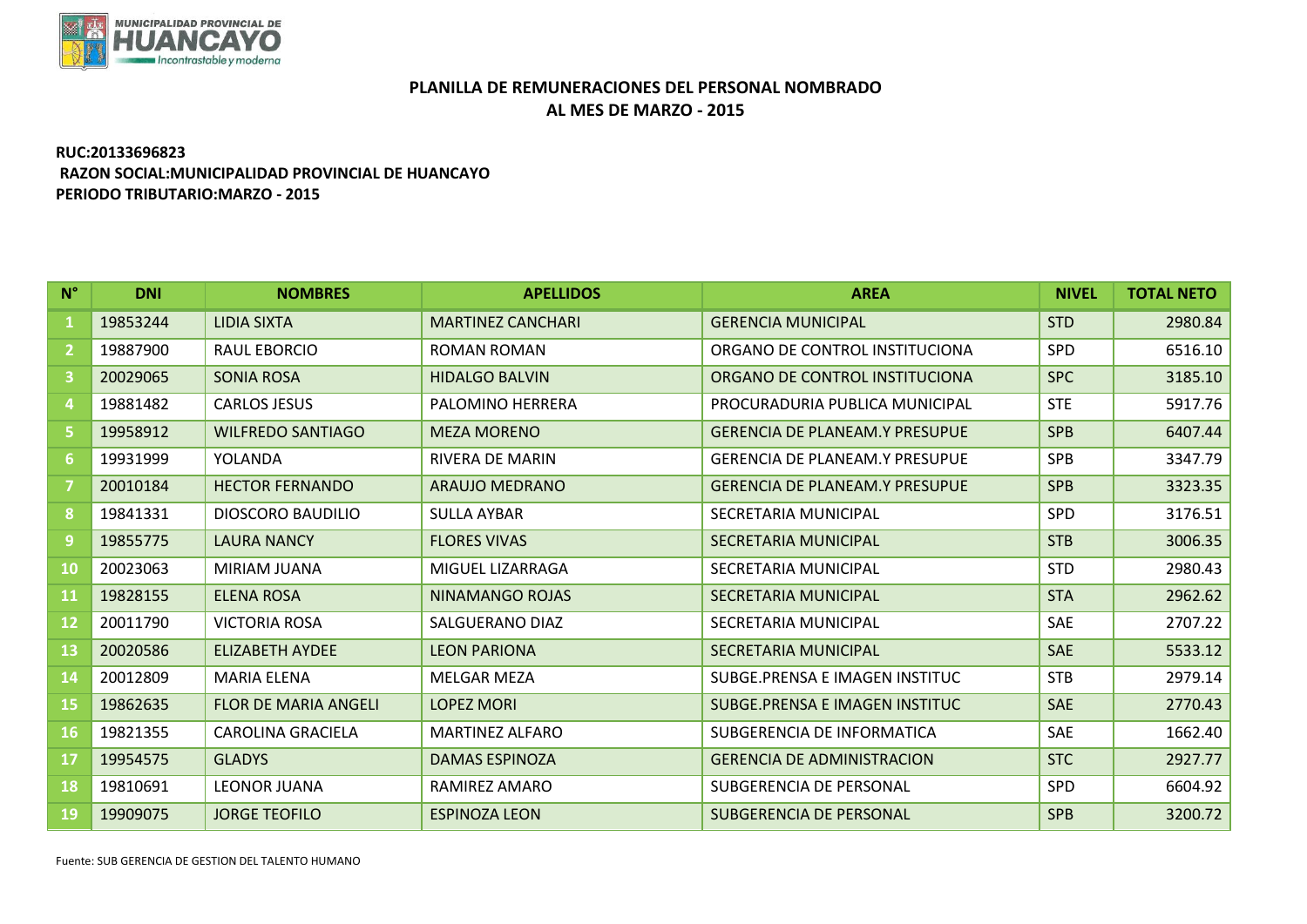

| 20 | 19978857 | <b>LEONARDO JUSTO</b>    | <b>HUARACA ROJAS</b>     | SUBGERENCIA DE PERSONAL               | SPD        | 3255.17 |
|----|----------|--------------------------|--------------------------|---------------------------------------|------------|---------|
| 21 | 19911657 | <b>LUIS FERNANDO</b>     | <b>MENDIOLA OCHANTE</b>  | SUBGERENCIA DE PERSONAL               | <b>STB</b> | 2968.26 |
| 22 | 20087415 | <b>TOMAS IVAN</b>        | <b>MALAGA INFANTES</b>   | SUBGERENCIA DE PERSONAL               | <b>STE</b> | 2962.98 |
| 23 | 19850199 | <b>CONSUELO</b>          | <b>SOTO MENDIZABAL</b>   | SUBGERENCIA DE PERSONAL               | <b>STE</b> | 2959.10 |
| 24 | 19858036 | <b>MELINDA MARCELA</b>   | <b>HUARINGA ROSALES</b>  | SUBGERENCIA DE PERSONAL               | SAE        | 2770.64 |
| 25 | 19981639 | <b>TEOFILO</b>           | <b>ANDAMAYO BALBIN</b>   | SUBGERENCIA DE PERSONAL               | <b>SAC</b> | 2805.96 |
| 26 | 19853320 | ELSA MARIA               | <b>MAURICIO BARZOLA</b>  | SUBGERENCIA DE LOGISTICA              | <b>SPE</b> | 3181.64 |
| 27 | 19859443 | <b>JOSE LEONCIO</b>      | <b>LEON ROMERO</b>       | <b>SUBGERENCIA DE LOGISTICA</b>       | <b>SPD</b> | 3255.17 |
| 28 | 19847438 | <b>NELLY ANA</b>         | <b>CARHUAMACA ROJAS</b>  | SUBGERENCIA DE LOGISTICA              | <b>STB</b> | 2940.95 |
| 29 | 19860789 | <b>INOSENTA MERCEDES</b> | <b>CASTILLO PORTILLO</b> | SUBGERENCIA DE LOGISTICA              | <b>STC</b> | 3006.75 |
| 30 | 20012645 | <b>ALFREDO JORGE</b>     | NUÑEZ SOLIS              | SUBGERENCIA DE LOGISTICA              | <b>STD</b> | 2986.29 |
| 31 | 19862175 | <b>ABEL FIDEL</b>        | <b>CARRANZA COTERA</b>   | SUBGERENCIA DE LOGISTICA              | <b>STE</b> | 2896.75 |
| 32 | 19921388 | <b>JESUS</b>             | SALAZAR CABANILLAS       | SUBGERENCIA DE CONTABILIDAD           | <b>SPC</b> | 3289.08 |
| 33 | 19904032 | <b>DIGNA MARTHA</b>      | <b>CORDOVA INGA</b>      | SUBGERENCIA DE CONTABILIDAD           | <b>SPD</b> | 3128.56 |
| 34 | 19892705 | LIDIA RUFINA             | CRISTOBAL QUISPE         | SUBGERENCIA DE CONTABILIDAD           | <b>SPD</b> | 3317.23 |
| 35 | 19801079 | <b>JORGE LUIS</b>        | <b>HERRERA CAJAS</b>     | SUBGERENCIA DE CONTABILIDAD           | <b>SPD</b> | 3251.29 |
| 36 | 20405892 | <b>ANA MERCEDES</b>      | <b>GARCIA RODRIGUEZ</b>  | SUBGERENCIA DE CONTABILIDAD           | <b>STC</b> | 3002.10 |
| 37 | 19940819 | <b>ESTELA MODESTA</b>    | CARHUAMACA MENDOZA       | SUBGERENCIA DE CONTABILIDAD           | <b>SAA</b> | 2774.12 |
| 38 | 19815147 | PILAR                    | HUARINGA COMUN           | SUBGERENCIA DE TESORERIA              | <b>STB</b> | 3007.23 |
| 39 | 19853043 | <b>JUANA PASCUALA</b>    | <b>MERINO RIVERA</b>     | <b>SUBGERENCIA DE TESORERIA</b>       | <b>STC</b> | 5902.30 |
| 40 | 19859871 | <b>VICTOR ALEJANDRO</b>  | <b>HUAROC CUBA</b>       | SUBGERENCIA DE TESORERIA              | <b>STC</b> | 2992.12 |
| 41 | 19852148 | <b>JULIA ROSA</b>        | <b>CAMARGO HINOJOSA</b>  | <b>SUBGERENCIA DE TESORERIA</b>       | <b>SAE</b> | 2773.70 |
| 42 | 19916694 | <b>JUANA BEATRIZ</b>     | <b>CHACON PEREZ</b>      | SUBGERENCIA DE TESORERIA              | SAE        | 2770.19 |
| 43 | 19927881 | <b>JUAN ANTONIO</b>      | PROAÑO CUEVA             | <b>GERENCIA DES. ECONOMICO Y TURI</b> | <b>SPD</b> | 3255.41 |
| 44 | 19916875 | <b>MIRYAM ANA</b>        | PONCE LIBANO             | <b>GERENCIA DES. ECONOMICO Y TURI</b> | <b>STA</b> | 2962.62 |
| 45 | 19877563 | <b>ARTURO</b>            | <b>ARAUJO PORRAS</b>     | <b>GERENCIA DES. ECONOMICO Y TURI</b> | <b>STA</b> | 3087.47 |
| 46 | 19862370 | <b>MAXIMO FELIX</b>      | ROMERO MENDOZA           | <b>GERENCIA DES. ECONOMICO Y TURI</b> | <b>STE</b> | 2962.98 |
| 47 | 20035098 | <b>NARCISO TEODOCIO</b>  | <b>CUNYAS HUAYTA</b>     | <b>GERENCIA DES. ECONOMICO Y TURI</b> | <b>STB</b> | 3005.95 |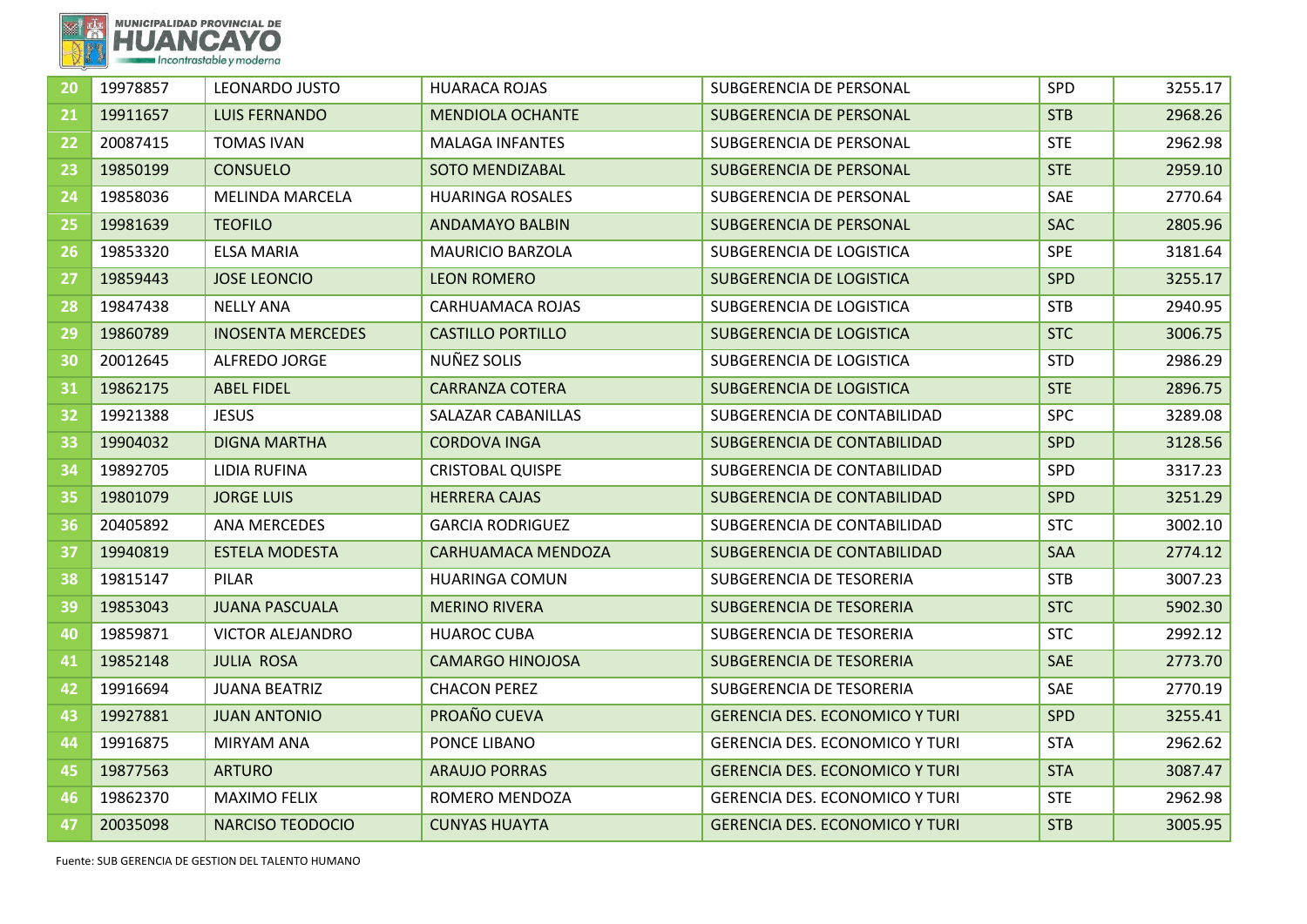

| 48 | 19921171 | <b>DIODORA NATALIA</b>   | <b>MELGAR MEZA</b>           | <b>GERENCIA DES. ECONOMICO Y TURI</b> | <b>STB</b> | 6014.46 |
|----|----------|--------------------------|------------------------------|---------------------------------------|------------|---------|
| 49 | 19854578 | RAFAEL ANGEL             | <b>HUAYAS CLEMENTE</b>       | <b>GERENCIA DES. ECONOMICO Y TURI</b> | <b>STD</b> | 3072.57 |
| 50 | 19883992 | LEONCIO MARCELINO        | VILCAHUAMAN VILCAHUAMAN      | <b>GERENCIA DES. ECONOMICO Y TURI</b> | <b>STC</b> | 3685.35 |
| 51 | 19812883 | <b>RUBEN JESUS</b>       | <b>MEZA CASTANEDA</b>        | <b>GERENCIA DES. ECONOMICO Y TURI</b> | <b>STF</b> | 2943.94 |
| 52 | 19864802 | <b>SIMEON JUVENCIO</b>   | ARTICA HUAYNARUPAY           | <b>GERENCIA DES. ECONOMICO Y TURI</b> | <b>STE</b> | 2962.98 |
| 53 | 19993438 | <b>JOSE EDGAR</b>        | <b>BACA QUISPE</b>           | <b>GERENCIA DES. ECONOMICO Y TURI</b> | <b>STC</b> | 2993.22 |
| 54 | 20005985 | <b>WALTER ANTONIO</b>    | <b>CONDOR SANTIAGO</b>       | <b>GERENCIA DES. ECONOMICO Y TURI</b> | <b>STE</b> | 5917.76 |
| 55 | 19909166 | <b>WALTER</b>            | <b>ROJAS GONZALES</b>        | <b>GERENCIA DES. ECONOMICO Y TURI</b> | <b>STF</b> | 2940.06 |
| 56 | 19941149 | RAUL VICTORIANO          | CARHUALLANQUI TICSE          | <b>GERENCIA DES. ECONOMICO Y TURI</b> | <b>STE</b> | 2962.98 |
| 57 | 19832977 | <b>EDGAR NICANOR</b>     | <b>CARBAJAL CORILLOCLLA</b>  | <b>GERENCIA DES. ECONOMICO Y TURI</b> | <b>SAC</b> | 2808.25 |
| 58 | 19996881 | NILA ELIZABETH           | <b>DOLORIER RIVERA</b>       | <b>GERENCIA DES.URBANO AMBIENTAL</b>  | <b>SPA</b> | 3293.34 |
| 59 | 20011972 | <b>ARMANDO SAID</b>      | <b>GRANADOS FLORES</b>       | <b>GERENCIA DES.URBANO AMBIENTAL</b>  | <b>SPD</b> | 3251.57 |
| 60 | 20009455 | LILIA MARUJA             | LLALLICO COLCA               | <b>GERENCIA DES.URBANO AMBIENTAL</b>  | <b>SPE</b> | 3112.07 |
| 61 | 20035246 | <b>ANGELICA CARMEN</b>   | <b>CAMARENA ARTEAGA</b>      | <b>GERENCIA DES.URBANO AMBIENTAL</b>  | <b>SPE</b> | 3234.99 |
| 62 | 19854437 | <b>JORGE CELEDONIO</b>   | <b>DONAYRE BORJAS</b>        | <b>GERENCIA DES.URBANO AMBIENTAL</b>  | SPD        | 3245.17 |
| 63 | 19806489 | <b>JULIO CESAR</b>       | POMAYAY VILCHEZ              | <b>GERENCIA DES.URBANO AMBIENTAL</b>  | <b>SPA</b> | 3212.64 |
| 64 | 19824421 | <b>SIMEON RUFINO</b>     | <b>ALONSO LAURA</b>          | GERENCIA DES.URBANO AMBIENTAL         | <b>SPC</b> | 3297.36 |
| 65 | 19928397 | <b>ROSA MARIA ISABEL</b> | <b>FLOR MONTES</b>           | <b>GERENCIA DES.URBANO AMBIENTAL</b>  | <b>STA</b> | 3035.46 |
| 66 | 19837045 | PABLO HERMINIO           | ARREARAN CHAVEZ              | GERENCIA DES.URBANO AMBIENTAL         | <b>STC</b> | 2995.99 |
| 67 | 19834215 | LUCIA ANTONIA            | <b>CHUQUIPUIMA RICSE</b>     | <b>GERENCIA DES.URBANO AMBIENTAL</b>  | <b>STF</b> | 2940.94 |
| 68 | 20000006 | <b>LUIS ROBERTO</b>      | <b>CANEZ BASTIDAS</b>        | GERENCIA DES.URBANO AMBIENTAL         | <b>STB</b> | 6020.46 |
| 69 | 19855013 | <b>AVENCIO CUPERTINO</b> | <b>ANCHIRAICO VALLADARES</b> | <b>GERENCIA DES.URBANO AMBIENTAL</b>  | <b>STD</b> | 2916.45 |
| 70 | 19857017 | <b>FIDEL SANTOS</b>      | <b>INGA VELIZ</b>            | <b>GERENCIA DES.URBANO AMBIENTAL</b>  | <b>STF</b> | 2875.79 |
| 71 | 19855926 | <b>LUIS DONATO</b>       | SOTOMAYOR SALVATIERRA        | <b>GERENCIA DES.URBANO AMBIENTAL</b>  | <b>STB</b> | 2940.95 |
| 72 | 20010906 | <b>MARIA ELENA</b>       | VISURRAGA CAMARGO            | GERENCIA DES.URBANO AMBIENTAL         | <b>STE</b> | 2962.39 |
| 73 | 19849435 | <b>ESTRELLA SOCORRO</b>  | PELAYES CHUMPITAZI           | <b>GERENCIA DES.URBANO AMBIENTAL</b>  | SAE        | 2770.66 |
| 74 | 19991076 | <b>LUCIA</b>             | <b>FLORES ORELLANA</b>       | <b>GERENCIA DES.URBANO AMBIENTAL</b>  | SAE        | 2707.22 |
| 75 | 19826980 | <b>OSCAR PASCUAL</b>     | <b>CANESSA VILCAHUAMAN</b>   | <b>GERENCIA DE OBRAS PUBLICAS</b>     | <b>SPC</b> | 3264.04 |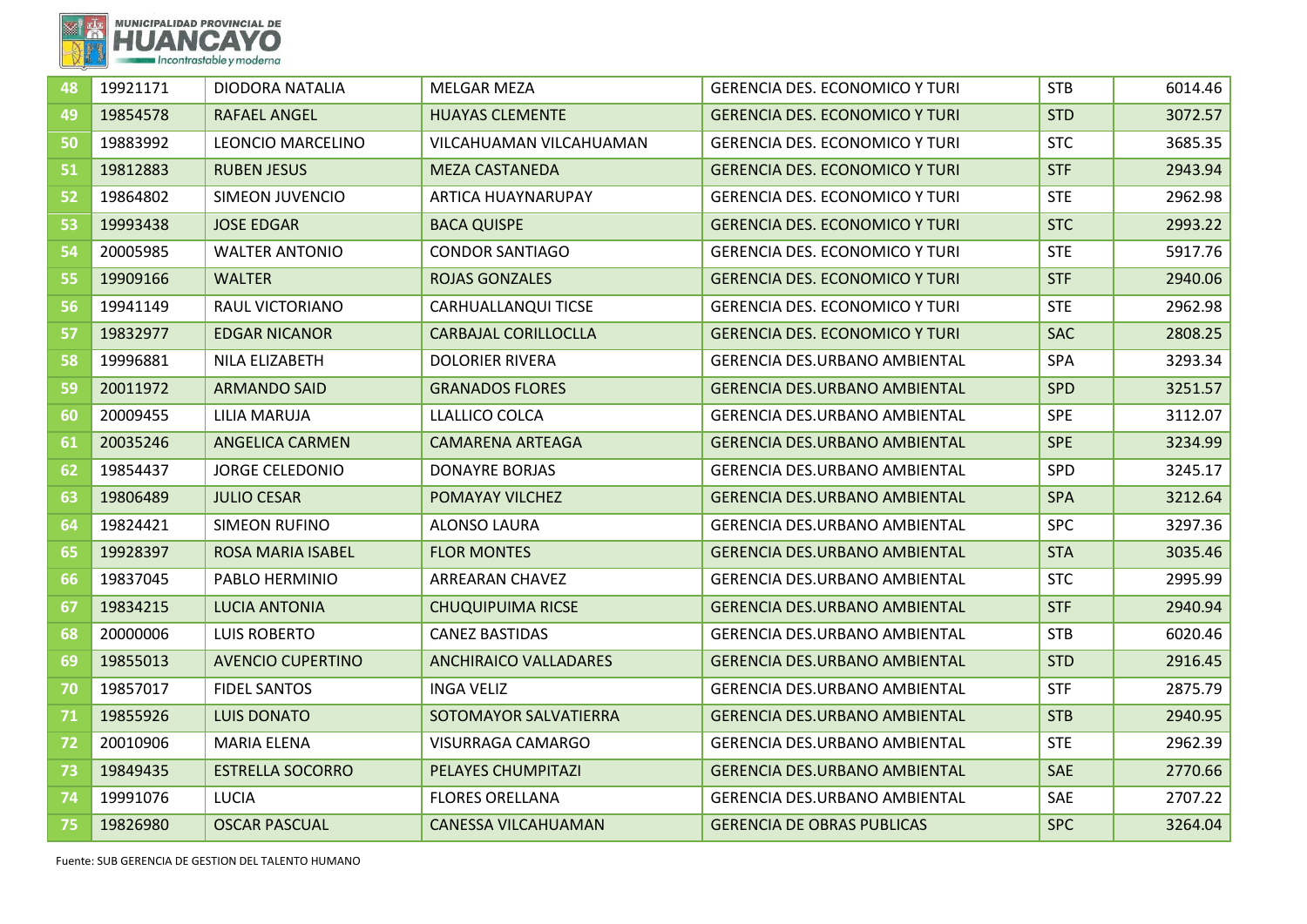

| 76         | 19802143 | MARIA LUISA ELBA        | <b>URTECHO FLORES</b>        | <b>GERENCIA DE OBRAS PUBLICAS</b>     | <b>STB</b> | 1504.77 |
|------------|----------|-------------------------|------------------------------|---------------------------------------|------------|---------|
| 77         | 19834909 | <b>MARIA CLOTILDE</b>   | <b>FERNANDEZ CORILLOCLLA</b> | <b>GERENCIA DE OBRAS PUBLICAS</b>     | <b>STC</b> | 2940.56 |
| 78         | 19891024 | <b>LEONARDO</b>         | <b>ALEJOS FLORES</b>         | <b>GERENCIA TRANSITO Y TRANSPORTE</b> | <b>STA</b> | 3087.70 |
| 79         | 19807042 | <b>BERNARDO DOMINGO</b> | PEREZ YARIN                  | <b>GERENCIA TRANSITO Y TRANSPORTE</b> | <b>STB</b> | 2957.62 |
| 80         | 19842851 | <b>HERMENEGILDO</b>     | <b>QUISPE VILCA</b>          | <b>GERENCIA TRANSITO Y TRANSPORTE</b> | <b>STC</b> | 2996.22 |
| 81         | 19999319 | <b>DAVID MARCOS</b>     | <b>GARAY ALDANA</b>          | <b>GERENCIA TRANSITO Y TRANSPORTE</b> | <b>STA</b> | 3087.47 |
| 82         | 07832202 | <b>ADAN NESTOR</b>      | ROCA MENDOZA                 | <b>GERENCIA TRANSITO Y TRANSPORTE</b> | <b>STD</b> | 2983.66 |
| 83         | 19850067 | <b>SIMOR FELIX</b>      | <b>VILCAPOMA NESTAREZ</b>    | <b>GERENCIA TRANSITO Y TRANSPORTE</b> | <b>STB</b> | 2940.95 |
| 84         | 19850403 | <b>ANDRES</b>           | HUANASCA GAMARRA             | <b>GERENCIA TRANSITO Y TRANSPORTE</b> | SAD        | 2790.96 |
| 85         | 19849981 | <b>BASILISA</b>         | <b>MORALES ZUBILETE</b>      | <b>GERENCIA DE DESARROLLO SOCIAL</b>  | <b>SPB</b> | 3283.83 |
| 86         | 19847987 | HAYDEE ZOSIMA           | ROJAS CUICAPUSA              | GERENCIA DE DESARROLLO SOCIAL         | SPD        | 6353.02 |
| 87         | 19924799 | <b>MARIA ESTHER</b>     | <b>SANCHEZ SALAZAR</b>       | <b>GERENCIA DE DESARROLLO SOCIAL</b>  | <b>SPD</b> | 3254.29 |
| 88         | 19848436 | RONY OSWALDO            | <b>LAZO BENAVIDES</b>        | <b>GERENCIA DE DESARROLLO SOCIAL</b>  | SPD        | 3580.17 |
| 89         | 19920455 | ANA LUZ                 | SANTIVAÑEZ LAZON DE SANT     | <b>GERENCIA DE DESARROLLO SOCIAL</b>  | <b>STA</b> | 3126.72 |
| 90         | 19816959 | <b>HUGO ARMONICO</b>    | <b>PAREDES CHUCOS</b>        | <b>GERENCIA DE DESARROLLO SOCIAL</b>  | <b>STB</b> | 3007.23 |
| 91         | 20011941 | <b>NILZA HORTENSIA</b>  | <b>CAMBORDA PEINADO</b>      | <b>GERENCIA DE DESARROLLO SOCIAL</b>  | <b>STB</b> | 3007.23 |
| 92         | 19822121 | <b>MAYELA HAYDEE</b>    | <b>MARTINEZ RIOS</b>         | <b>GERENCIA DE DESARROLLO SOCIAL</b>  | <b>STF</b> | 2940.06 |
| 93         | 19834582 | <b>ELIZABETH</b>        | <b>JARA CHOQUE</b>           | <b>GERENCIA DE DESARROLLO SOCIAL</b>  | <b>SAE</b> | 2766.56 |
| 94         | 19806664 | <b>JORGE ALBERTO</b>    | <b>CRISOSTOMO AGREDA</b>     | <b>GERENCIA DE SER.PUBLICOS LOCAL</b> | SPD        | 6595.56 |
| 95         | 19919909 | <b>EMILIO</b>           | <b>MARTELL MARCELO</b>       | GERE.SERV.PUB.LOCALE                  | <b>SPE</b> | 3172.03 |
| 96         | 19998472 | FIDENCIANO LEOPOLDO     | POSADAS CANO                 | <b>GERENCIA DE SER.PUBLICOS LOCAL</b> | <b>STB</b> | 3006.13 |
| 97         | 19877007 | <b>LOURDES VILMA</b>    | <b>MENDOZA TICSE</b>         | <b>GERENCIA DE SER.PUBLICOS LOCAL</b> | <b>STA</b> | 3036.33 |
| 98         | 19855436 | <b>FRANCISCO</b>        | <b>GUTIERREZ GALVEZ</b>      | <b>GERENCIA DE SER.PUBLICOS LOCAL</b> | <b>STE</b> | 3259.28 |
| 99         | 20066049 | <b>GLORIA</b>           | <b>CHUQUI MAURICIO</b>       | <b>GERENCIA DE SER.PUBLICOS LOCAL</b> | <b>STB</b> | 6010.60 |
| <b>100</b> | 19830775 | <b>HUGO</b>             | <b>WARTHON QUINTANA</b>      | <b>GERENCIA SERV.PUBL.LOCALES</b>     | SAB        | 2683.66 |
| <b>101</b> | 19944629 | PEDRO MOISES            | <b>MESCUA GARCIA</b>         | <b>GERENCIA SERV.PUBL.LOCALES</b>     | <b>SAB</b> | 2684.33 |
| 102        | 19827452 | <b>JUAN</b>             | <b>LAURA ARECHE</b>          | <b>GERENCIA SERV.PUBL.LOCALES</b>     | SAB        | 2683.88 |
| 103        | 19831545 | <b>RICARDO</b>          | <b>PEREZ CANO</b>            | <b>GERENCIA SERV.PUBL.LOCALES</b>     | SAA        | 2773.84 |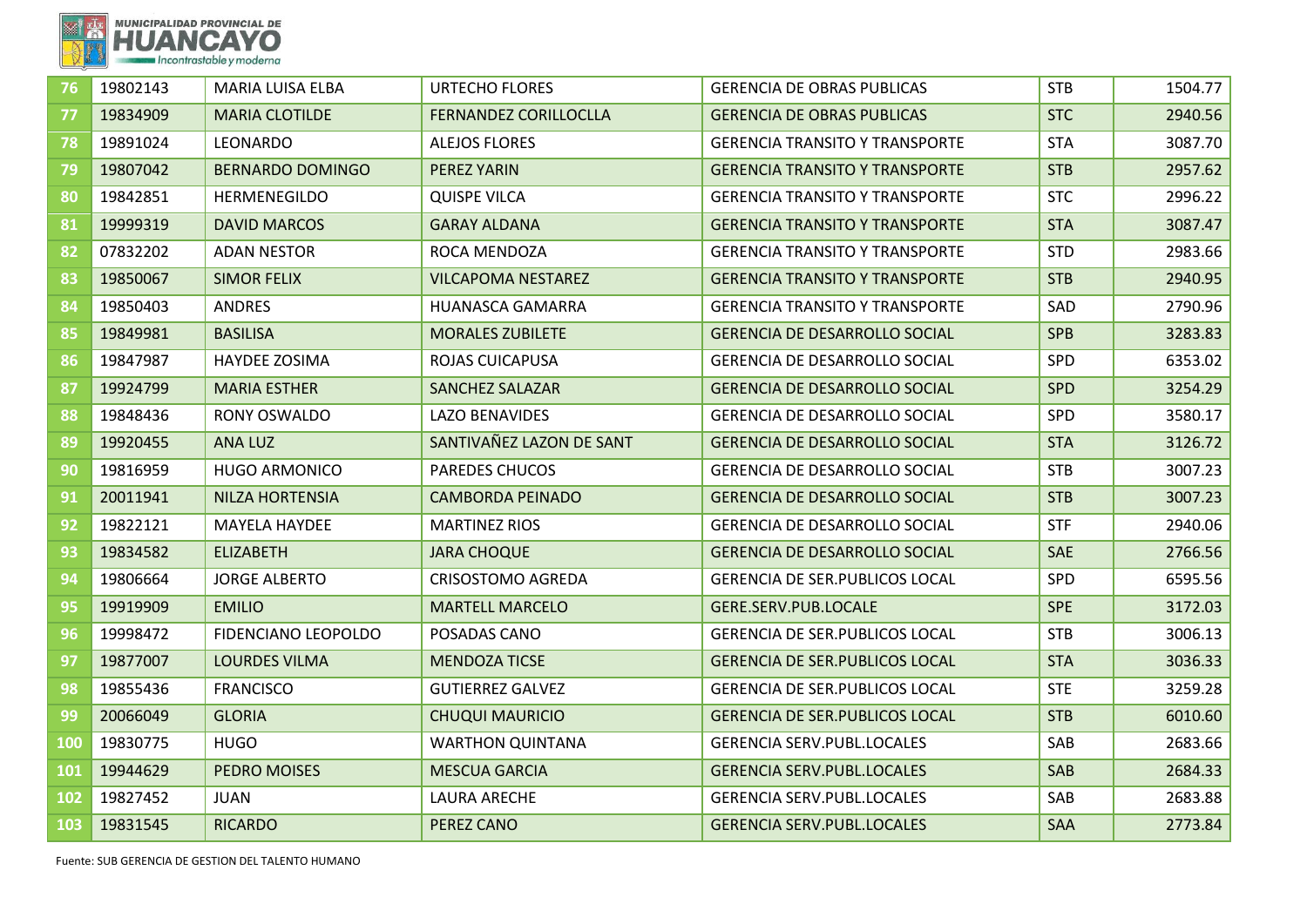

| 104              | 19810333 | <b>ANGEL SEMINARIO</b>   | <b>DEL RIO ORELLANA</b>    | <b>GERENCIA SERV.PUBL.LOCALES</b> | <b>SAC</b> | 2747.14 |
|------------------|----------|--------------------------|----------------------------|-----------------------------------|------------|---------|
| 105              | 19857314 | <b>EDMUNDO</b>           | <b>REYES SANCHEZ</b>       | <b>GERENCIA SERV.PUBL.LOCALES</b> | <b>SAB</b> | 2754.56 |
| 106              | 19854402 | <b>LUCIO</b>             | <b>FLORES ORELLANA</b>     | <b>GERENCIA SERV.PUBL.LOCALES</b> | SAB        | 5384.76 |
| 107              | 19929904 | <b>WENCESLAO MELECIO</b> | SANABRIA VILLALVA          | <b>GERENCIA SERV.PUBL.LOCALES</b> | SAB        | 2758.88 |
| 108              | 19908887 | ZOSIMO JUAN              | <b>MACETAS RICRA</b>       | <b>GERENCIA SERV.PUBL.LOCALES</b> | SAA        | 2640.75 |
| 109              | 23272661 | <b>ALBERTO RAUL</b>      | <b>CANTURIN ORELLANA</b>   | <b>GERENCIA SERV.PUBL.LOCALES</b> | SAB        | 2754.56 |
| 110              | 19917861 | <b>ANTENOR CIRO</b>      | <b>MEZA GALLARDO</b>       | <b>GERENCIA SERV.PUBL.LOCALES</b> | SAB        | 2679.56 |
| 111              | 19961370 | <b>ADMELIANO MARINO</b>  | <b>OSORES CARDENAS</b>     | <b>GERENCIA SERV.PUBL.LOCALES</b> | SAB        | 2683.88 |
| 112              | 19809854 | <b>EULOGIO</b>           | <b>JAYO CCAICO</b>         | <b>GERENCIA SERV.PUBL.LOCALES</b> | SAB        | 2683.88 |
| 113              | 19829107 | <b>MARTIN</b>            | <b>SULCA MEJIA</b>         | <b>GERENCIA SERV.PUBL.LOCALES</b> | SAB        | 2758.88 |
| 114              | 19878761 | <b>ANTONIO</b>           | LICAPA QUICHCA             | <b>GERENCIA SERV.PUBL.LOCALES</b> | SAB        | 2685.45 |
| 115              | 19806985 | <b>ALEJANDRO</b>         | <b>PORRAS BALBIN</b>       | <b>GERENCIA SERV.PUBL.LOCALES</b> | SAB        | 2636.94 |
| 116              | 19818239 | <b>EMILIO</b>            | <b>LEON QUISPE</b>         | <b>GERENCIA SERV.PUBL.LOCALES</b> | SAB        | 2760.07 |
| 117              | 40401691 | <b>ALEJANDRO</b>         | <b>CANTO IBARRA</b>        | <b>GERENCIA SERV.PUBL.LOCALES</b> | SAB        | 2754.56 |
| 118              | 19850194 | SATURNINO                | <b>CARBAJAL ROJAS</b>      | <b>GERENCIA SERV.PUBL.LOCALES</b> | SAB        | 2636.58 |
| 119              | 19827133 | <b>ALFONSO ARMANDO</b>   | <b>MEZA MALLMA</b>         | <b>GERENCIA SERV.PUBL.LOCALES</b> | <b>SAA</b> | 2773.84 |
| 120              | 19853224 | <b>MARCOS</b>            | <b>QUISPE HUARCAYA</b>     | <b>GERENCIA SERV.PUBL.LOCALES</b> | SAB        | 2759.63 |
| 121              | 19990270 | <b>AUGUSTO</b>           | NUÑEZ SOLIS                | <b>GERENCIA SERV.PUBL.LOCALES</b> | <b>SAB</b> | 2692.23 |
| $\overline{122}$ | 19902347 | <b>LILA</b>              | ORIHUELA LAZO              | <b>GERENCIA SERV.PUBL.LOCALES</b> | SAA        | 2700.84 |
| 123              | 42261608 | <b>MIGUEL ANGEL</b>      | <b>CHAMORRO TORRES</b>     | <b>GERENCIA SERV.PUBL.LOCALES</b> | <b>SAC</b> | 2609.89 |
| 124              | 19824786 | <b>JUANA</b>             | <b>MOLINA GUTIERREZ</b>    | <b>GERENCIA SERV.PUBL.LOCALES</b> | SAC        | 2625.45 |
| 125              | 19995466 | <b>MANUEL JESUS</b>      | <b>FUENTES TORRES</b>      | <b>GERENCIA SERV.PUBL.LOCALES</b> | <b>SAB</b> | 2620.82 |
| 126              | 20899541 | <b>GUILLERMO</b>         | CAPCHA DELGADO             | <b>GERENCIA SERV.PUBL.LOCALES</b> | SAB        | 2800.47 |
| 127              | 19825388 | <b>DORIS FLOR</b>        | <b>GALARZA HURTADO</b>     | <b>GERENCIA SERV.PUBL.LOCALES</b> | <b>SAA</b> | 2772.98 |
| 128              | 19815178 | <b>JULIO AUGUSTO</b>     | LIMACHE ROJAS              | <b>GERENCIA SERV.PUBL.LOCALES</b> | SAB.       | 2679.56 |
| 129              | 19846806 | <b>JAVIER ORLANDO</b>    | <b>CORILLOCLLA VILCHEZ</b> | <b>GERENCIA SERV.PUBL.LOCALES</b> | <b>SAB</b> | 2674.36 |
| 130              | 19854599 | <b>FLUMENCIO</b>         | ÑAÑA TORRES                | <b>GERENCIA SERV.PUBL.LOCALES</b> | SAB        | 2620.82 |
| 131              | 19806448 | <b>PATRICIO</b>          | <b>HUARI CHULLUNCUY</b>    | <b>GERENCIA SERV.PUBL.LOCALES</b> | SAB        | 2758.00 |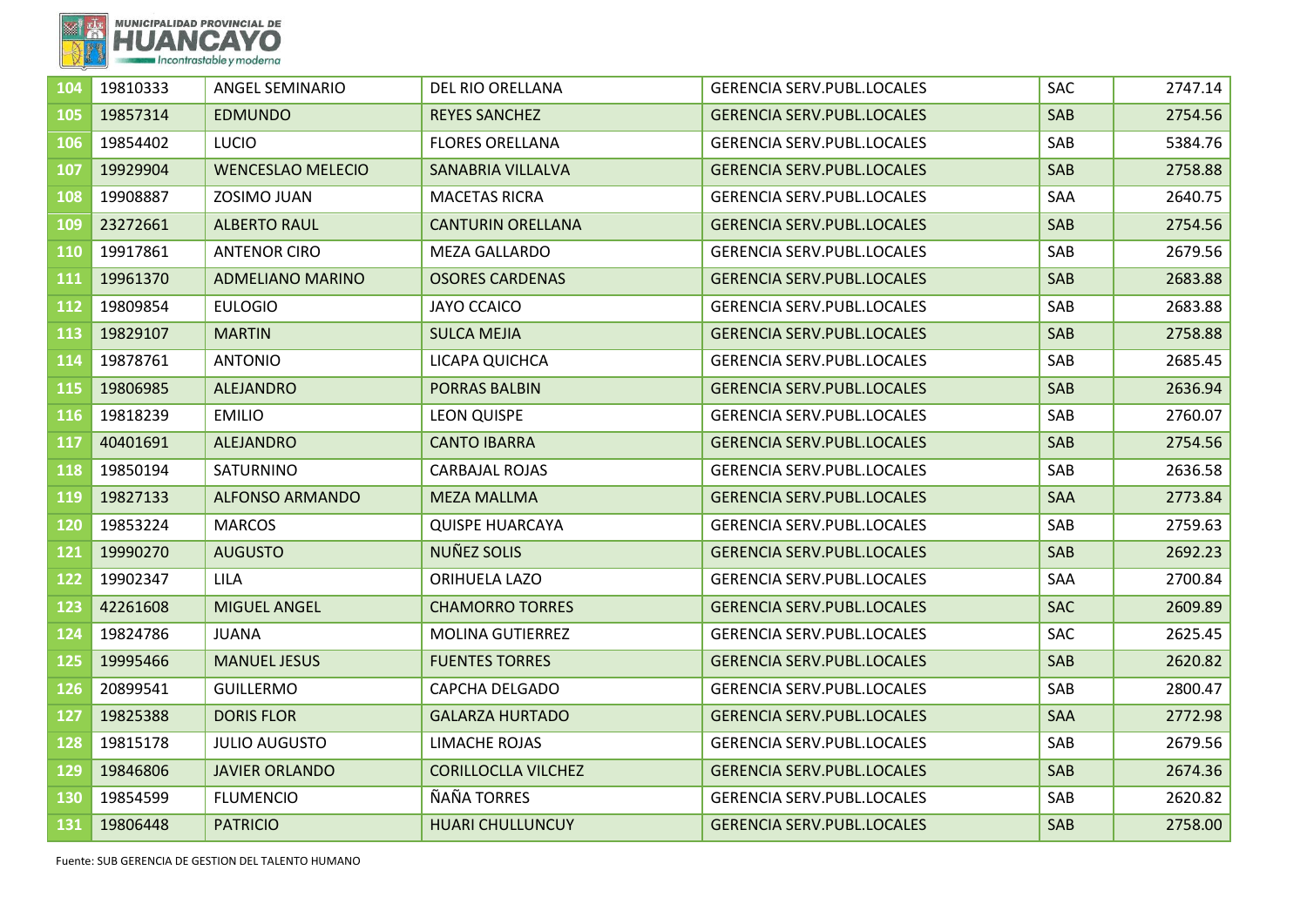

| 132 | 44268860 | <b>MIRIAM BETTY</b>   | JAYO QUISPE DE CAMPOS       | <b>GERENCIA SERV.PUBL.LOCALES</b> | SAB        | 2620.82 |
|-----|----------|-----------------------|-----------------------------|-----------------------------------|------------|---------|
| 133 | 19815434 | <b>JORGE LUIS</b>     | LOPEZ COZ                   | <b>GERENCIA SERV.PUBL.LOCALES</b> | SAB        | 2679.56 |
| 134 | 19855312 | <b>OVIDIO AMADIO</b>  | <b>QUISPE ROJAS</b>         | <b>GERENCIA SERV.PUBL.LOCALES</b> | <b>SAC</b> | 2747.14 |
| 135 | 19828649 | <b>OSCAR</b>          | <b>CERVANTES DELGADILLO</b> | <b>GERENCIA SERV.PUBL.LOCALES</b> | <b>SAC</b> | 5369.78 |
| 136 | 20021725 | <b>NORMA</b>          | <b>HUARINGA COMUN</b>       | <b>GERENCIA SERV.PUBL.LOCALES</b> | SAB        | 2754.56 |
| 137 | 19843233 | <b>ELIANA MARITZA</b> | <b>LANDEO MATOS</b>         | <b>GERENCIA SERV.PUBL.LOCALES</b> | SAA        | 2773.84 |
| 138 | 19918720 | AMILCAR               | ZEVALLOS VILCAHUAMAN        | <b>GERENCIA SERV.PUBL.LOCALES</b> | SAB        | 2768.19 |
| 139 | 20021286 | <b>OSLER ARTURO</b>   | <b>ARMAS ARMAS</b>          | <b>GERENCIA SERV.PUBL.LOCALES</b> | SAB        | 2702.38 |
| 140 | 19812838 | <b>CESAR</b>          | RAMOS ARCOS                 | <b>GERENCIA SERV.PUBL.LOCALES</b> | SAB        | 2758.88 |
| 141 | 19813480 | <b>PABLO</b>          | <b>TICLLACURI GODOY</b>     | <b>GERENCIA SERV.PUBL.LOCALES</b> | <b>SAB</b> | 2648.57 |
| 142 | 20028294 | <b>JORGE RAUL</b>     | <b>CONDORI SILVA</b>        | <b>GERENCIA SERV.PUBL.LOCALES</b> | SAB        | 2952.26 |
| 143 | 19856663 | <b>MIGUEL ARLES</b>   | <b>ALDANA CHAVEZ</b>        | <b>GERENCIA SERV.PUBL.LOCALES</b> | SAB        | 2754.56 |
| 144 | 19845240 | <b>ISMAEL</b>         | <b>CACERES ORTIZ</b>        | <b>GERENCIA SERV.PUBL.LOCALES</b> | SAB        | 3209.50 |
| 145 | 19827619 | <b>WALTER FREDDY</b>  | <b>MENDOZA COZ</b>          | <b>GERENCIA SERV.PUBL.LOCALES</b> | SAB        | 2754.56 |
| 146 | 19836157 | <b>VALENTIN</b>       | LICAPA CUSIATADO            | <b>GERENCIA SERV.PUBL.LOCALES</b> | SAB        | 2711.19 |
| 147 | 19877042 | <b>FELIX</b>          | <b>CHILENO OCHOA</b>        | <b>GERENCIA SERV.PUBL.LOCALES</b> | SAB        | 2759.33 |
| 148 | 20023961 | <b>TEODORO</b>        | <b>MORAN MOLINA</b>         | <b>GERENCIA SERV.PUBL.LOCALES</b> | SAB        | 2692.38 |
| 149 | 19987433 | <b>HIPOLITO</b>       | <b>CANCHANYA HUAMAN</b>     | <b>GERENCIA SERV.PUBL.LOCALES</b> | SAB        | 2685.07 |
| 150 | 19837382 | MILANIA ESTRELLA      | YARUPAYTAN VIVANCO          | <b>GERENCIA SERV.PUBL.LOCALES</b> | SAB        | 2758.88 |
| 151 | 25638865 | <b>VIRGINIA</b>       | <b>ROJAS BALDEON</b>        | <b>GERENCIA SERV.PUBL.LOCALES</b> | <b>SAC</b> | 2751.10 |
| 152 | 19944840 | LILIA AMALIA          | YARIN ALVARADO              | <b>GERENCIA SERV.PUBL.LOCALES</b> | SAB        | 2754.56 |
| 153 | 19859011 | <b>JUANA ADELINA</b>  | <b>HUAYLLASCO CLEMENTE</b>  | <b>GERENCIA SERV.PUBL.LOCALES</b> | SAB        | 5530.36 |
| 154 | 19854510 | <b>LALY CARMEN</b>    | LAZO DE LA CRUZ             | <b>GERENCIA SERV.PUBL.LOCALES</b> | SAB        | 2683.86 |
| 155 | 20020242 | <b>JESUS</b>          | <b>HUAMAN LAZO</b>          | <b>GERENCIA SERV.PUBL.LOCALES</b> | SAB        | 2710.96 |
| 156 | 19901884 | <b>DAVID</b>          | HUAMANLAZO VILLAVERDE       | <b>GERENCIA SERV.PUBL.LOCALES</b> | SAB        | 2692.38 |
| 157 | 19853104 | <b>EMILIO</b>         | <b>MORAN RIVERA</b>         | GERENCIA SERV.PUBL.LOCALES        | SAB        | 2758.88 |
| 158 | 19813827 | <b>SANTOS</b>         | CAHUIN VALLADOLID           | <b>GERENCIA SERV.PUBL.LOCALES</b> | SAC        | 2747.14 |
| 159 | 19836427 | <b>GUILLERMO</b>      | <b>HERHUAY OLIVERA</b>      | <b>GERENCIA SERV.PUBL.LOCALES</b> | SAB        | 5517.76 |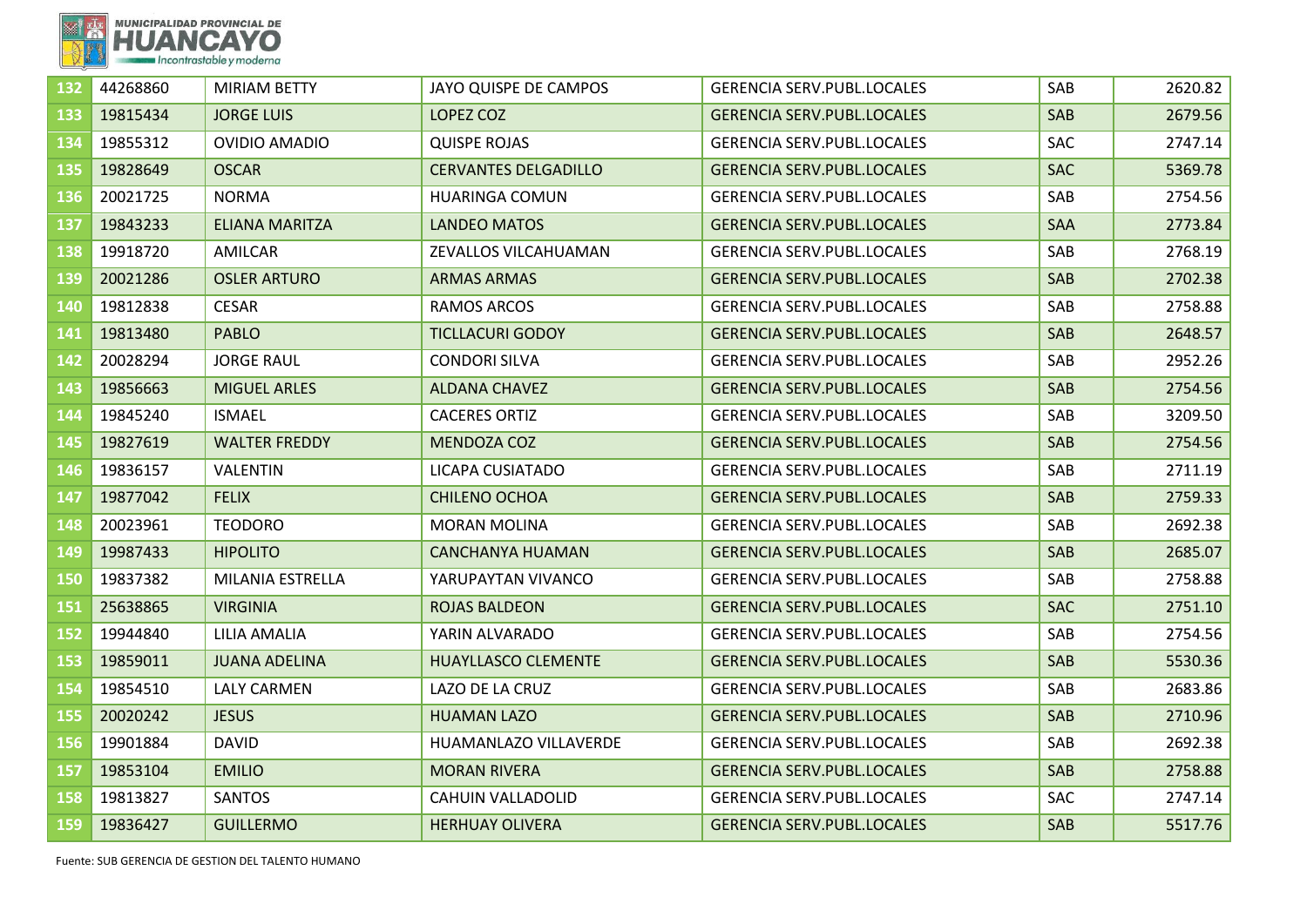

| 160 | 19845276 | <b>EDUARDO PEDRO</b>    | MENDOZA AVENDAÑO           | <b>GERENCIA SERV.PUBL.LOCALES</b> | SAB        | 2710.51 |
|-----|----------|-------------------------|----------------------------|-----------------------------------|------------|---------|
| 161 | 19855470 | PRUDENCIO TEOFILO       | <b>ALFARO ROJAS</b>        | <b>GERENCIA SERV.PUBL.LOCALES</b> | SAB        | 2754.56 |
| 162 | 19811882 | <b>SEFERINO</b>         | <b>SANCHEZ TAIPE</b>       | <b>GERENCIA SERV.PUBL.LOCALES</b> | SAB        | 2711.91 |
| 163 | 19994034 | <b>NEBER MARTINIANO</b> | <b>TOMAS SEDANO</b>        | <b>GERENCIA SERV.PUBL.LOCALES</b> | SAB        | 2760.13 |
| 164 | 19888974 | <b>JUAN TEODORO</b>     | <b>VELITA HUARACA</b>      | <b>GERENCIA SERV.PUBL.LOCALES</b> | SAB        | 2636.19 |
| 165 | 19855364 | <b>ALFONSO</b>          | <b>ESQUIVEL SOTO</b>       | <b>GERENCIA SERV.PUBL.LOCALES</b> | <b>SAB</b> | 2684.76 |
| 166 | 19835368 | <b>HECTOR MAXIMINO</b>  | MENDOZA CHILENO            | <b>GERENCIA SERV.PUBL.LOCALES</b> | SAB        | 2684.33 |
| 167 | 19807807 | <b>GABRIEL</b>          | REVATTA ESPINOZA           | <b>GERENCIA SERV.PUBL.LOCALES</b> | <b>SAB</b> | 2692.38 |
| 168 | 19855949 | <b>GUILLERMO</b>        | <b>TAPIA SUAREZ</b>        | <b>GERENCIA SERV.PUBL.LOCALES</b> | SAB        | 2754.56 |
| 169 | 19963081 | <b>LUIS ALEJANDRO</b>   | NIETO CHUQUILLANQUI        | <b>GERENCIA SERV.PUBL.LOCALES</b> | SAB        | 2695.79 |
| 170 | 19843820 | <b>ODON</b>             | <b>AGUIRRE SANCHEZ</b>     | <b>GERENCIA SERV.PUBL.LOCALES</b> | SAB        | 2760.45 |
| 171 | 19855374 | SILVIO ANSELMO          | <b>CARRION CORILLOCLLA</b> | <b>GERENCIA SERV.PUBL.LOCALES</b> | SAB        | 2711.32 |
| 172 | 19884271 | <b>ROBERTO</b>          | <b>OLIVERA PACHECO</b>     | <b>GERENCIA SERV.PUBL.LOCALES</b> | SAB        | 2754.56 |
| 173 | 19841071 | <b>NILO EDGAR</b>       | <b>VILA LA SERNA</b>       | <b>GERENCIA SERV.PUBL.LOCALES</b> | <b>SAA</b> | 2710.25 |
| 174 | 20024185 | <b>JULIO CESAR</b>      | ÑAHUINCOPA BALA            | <b>GERENCIA SERV.PUBL.LOCALES</b> | SAC        | 2744.39 |
| 175 | 19806886 | <b>EULOGIO</b>          | <b>SEDANO PALOMINO</b>     | <b>GERENCIA SERV.PUBL.LOCALES</b> | SAB        | 2759.76 |
| 176 | 19862394 | <b>VICTOR ENEDINO</b>   | <b>ALVAREZ LAGOS</b>       | <b>GERENCIA SERV.PUBL.LOCALES</b> | SAC        | 2745.46 |
| 177 | 19829492 | <b>DIONICIO ABRAHAM</b> | <b>BALBIN QUISPE</b>       | <b>GERENCIA SERV.PUBL.LOCALES</b> | SAB        | 2617.38 |
| 178 | 19905066 | <b>AUGUSTO ANDRES</b>   | <b>NAVARRO ROJAS</b>       | <b>GERENCIA SERV.PUBL.LOCALES</b> | SAC        | 2742.82 |
| 179 | 19854622 | <b>ROSA AMELIA</b>      | <b>IBARRA BUENO</b>        | <b>GERENCIA SERV.PUBL.LOCALES</b> | SAB        | 2679.56 |
| 180 | 20084042 | ALEJANDRO               | DE LA CRUZ MATAMOROS       | <b>GERENCIA SERV.PUBL.LOCALES</b> | SAB        | 2766.21 |
| 181 | 19812204 | <b>ALBERTO</b>          | <b>ANGUIS PEREZ</b>        | <b>GERENCIA SERV.PUBL.LOCALES</b> | SAB        | 2620.82 |
| 182 | 19891797 | <b>HILARIO</b>          | <b>HUINCHO HUAYRA</b>      | GERENCIA SERV.PUBL.LOCALES        | SAB        | 2636.58 |
| 183 | 19806446 | <b>MODESTO</b>          | <b>AUJATOMA HUAMAN</b>     | <b>GERENCIA SERV.PUBL.LOCALES</b> | SAB        | 2632.47 |
| 184 | 19831526 | <b>FELIX</b>            | YAURI CHOCCE               | <b>GERENCIA SERV.PUBL.LOCALES</b> | SAC        | 5512.08 |
| 185 | 19877415 | <b>VICENTE</b>          | <b>UNOC CHOJE</b>          | <b>GERENCIA SERV.PUBL.LOCALES</b> | <b>SAC</b> | 2681.44 |
| 186 | 19982172 | <b>TOLOMEO RAFAEL</b>   | POMA ROJAS                 | <b>GERENCIA SERV.PUBL.LOCALES</b> | SAB        | 2761.27 |
| 187 | 19834751 | <b>JOSE LEONCIO</b>     | <b>TERBULLINO LEDESMA</b>  | <b>GERENCIA SERV.PUBL.LOCALES</b> | SAB        | 2695.82 |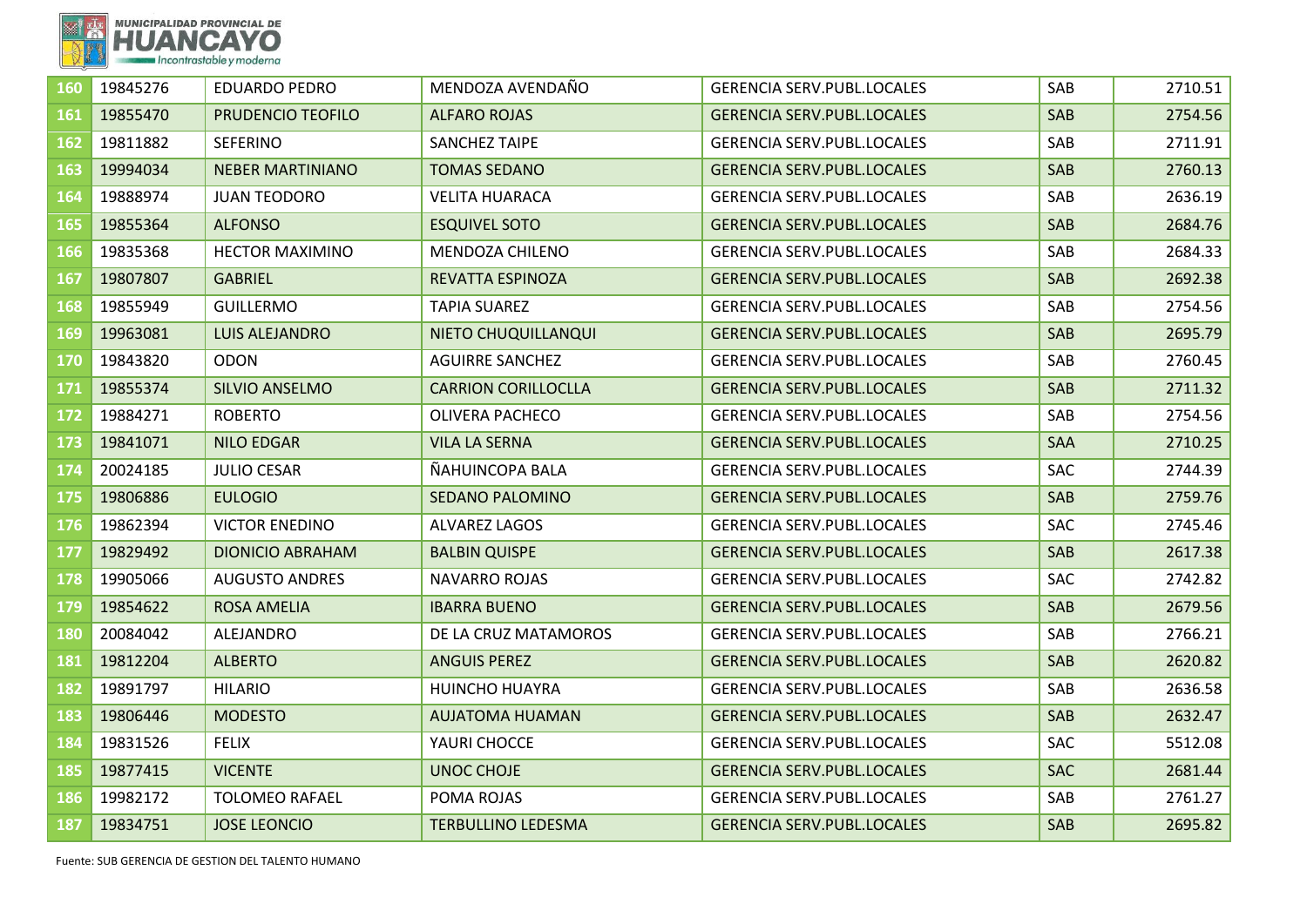

| 188 | 19846660 | <b>MARCELO</b>           | <b>ICHPAS MARCAS</b>       | <b>GERENCIA SERV.PUBL.LOCALES</b> | SAB        | 2756.14 |
|-----|----------|--------------------------|----------------------------|-----------------------------------|------------|---------|
| 189 | 20076216 | <b>ALEJANDRO</b>         | <b>BAIGORREA MALLCCO</b>   | <b>GERENCIA SERV.PUBL.LOCALES</b> | SAB        | 2617.38 |
| 190 | 40808753 | <b>JUAN CARLOS</b>       | PALIAN CARDENAS            | <b>GERENCIA SERV.PUBL.LOCALES</b> | SAB        | 2696.48 |
| 191 | 19813473 | <b>ZENOVIO</b>           | <b>YAURI RIVERA</b>        | <b>GERENCIA SERV.PUBL.LOCALES</b> | <b>SAC</b> | 2747.14 |
| 192 | 20107235 | <b>SERGIO</b>            | <b>CASTRO PIMENTEL</b>     | <b>GERENCIA SERV.PUBL.LOCALES</b> | SAB        | 2695.82 |
| 193 | 19857293 | <b>VICTOR</b>            | <b>ARTEAGA LEON</b>        | <b>GERENCIA SERV.PUBL.LOCALES</b> | SAB        | 2636.87 |
| 194 | 19981327 | <b>AMADOR</b>            | LOZANO REMUZGO             | <b>GERENCIA SERV.PUBL.LOCALES</b> | <b>SAC</b> | 2742.82 |
| 195 | 20045074 | <b>AGUSTIN ANTONIO</b>   | ANDAMAYO CARHUAMACA        | <b>GERENCIA SERV.PUBL.LOCALES</b> | SAB        | 2754.56 |
| 196 | 20048425 | PAOLO FRANCISCO          | <b>ALIAGA ISLA</b>         | <b>GERENCIA SERV.PUBL.LOCALES</b> | SAB        | 2695.82 |
| 197 | 19914094 | <b>OLINDA EUFRACINA</b>  | <b>BRAVO RAMOS</b>         | <b>GERENCIA SERV.PUBL.LOCALES</b> | <b>SAB</b> | 2685.78 |
| 198 | 20018873 | DALILA EUGENIA           | YARASCA LOPEZ              | <b>GERENCIA SERV.PUBL.LOCALES</b> | SAB        | 2754.56 |
| 199 | 19824727 | <b>ANDRES RICARDO</b>    | <b>ACHCARAY JAYO</b>       | <b>GERENCIA SERV.PUBL.LOCALES</b> | SAB        | 2760.45 |
| 200 | 20052771 | <b>EDGAR OSCAR</b>       | <b>ESQUIVEL ROJAS</b>      | <b>GERENCIA SERV.PUBL.LOCALES</b> | <b>SAC</b> | 2742.82 |
| 201 | 19980449 | <b>TORIBIO JOAQUIN</b>   | <b>CARHUAMACA GARCIA</b>   | <b>GERENCIA SERV.PUBL.LOCALES</b> | SAB        | 2770.53 |
| 202 | 19814054 | <b>FIDEL</b>             | <b>ACHAS QUISPE</b>        | <b>GERENCIA SERV.PUBL.LOCALES</b> | SAB        | 2754.56 |
| 203 | 20031170 | <b>LIDIA</b>             | <b>ESPINOZA VALLADOLID</b> | <b>GERENCIA SERV.PUBL.LOCALES</b> | <b>SAB</b> | 2695.82 |
| 204 | 19853484 | <b>ROBERTO SEGUNDO</b>   | <b>BALBUENA GUARNIZ</b>    | <b>GERENCIA SERV.PUBL.LOCALES</b> | SAB        | 2620.82 |
| 205 | 19929649 | <b>ELIZABETH ROSARIO</b> | <b>GARCIA CHUMPITASI</b>   | <b>GERENCIA SERV.PUBL.LOCALES</b> | SAB        | 2713.91 |
| 206 | 20045614 | <b>JOSE GERARDO</b>      | RAMIREZ CHAVEZ             | <b>GERENCIA SERV.PUBL.LOCALES</b> | SAB        | 2695.82 |
| 207 | 19826917 | <b>JUAN</b>              | <b>CANTO IBARRA</b>        | <b>GERENCIA SERV.PUBL.LOCALES</b> | <b>SAB</b> | 2758.88 |
| 208 | 20005106 | <b>ROCIO GULNARA</b>     | MUNGUIA SOLDEVILLA         | <b>GERENCIA SERV.PUBL.LOCALES</b> | SAA        | 2773.34 |
| 209 | 19824462 | <b>PORFIRIO</b>          | <b>HUINCHO HUAYRA</b>      | <b>GERENCIA SERV.PUBL.LOCALES</b> | SAB        | 2723.91 |
| 210 | 19994626 | ZOSIMO                   | <b>LANASCA ASPARRIN</b>    | <b>GERENCIA SERV.PUBL.LOCALES</b> | SAB        | 2679.56 |
| 211 | 20077443 | <b>GERONOMIO</b>         | RODRIGUEZ GOMEZ            | <b>GERENCIA SERV.PUBL.LOCALES</b> | SAB        | 2754.56 |
| 212 | 19834491 | <b>GUIDO</b>             | <b>VILLEGAS GIRON</b>      | <b>GERENCIA SERV.PUBL.LOCALES</b> | SAB        | 2965.40 |
| 213 | 19832671 | <b>JUAN</b>              | RIVERA IBAÑEZ              | <b>GERENCIA SERV.PUBL.LOCALES</b> | <b>SAB</b> | 2715.95 |
| 214 | 20063688 | YESENIA LIZ              | ALEJANDRO HUANUCO          | <b>GERENCIA SERV.PUBL.LOCALES</b> | SAB        | 2620.82 |
| 215 | 19926923 | <b>EVELINE MIRIAM</b>    | <b>RUIZ ARBIZU</b>         | <b>GERENCIA SERV.PUBL.LOCALES</b> | SAB        | 2754.56 |